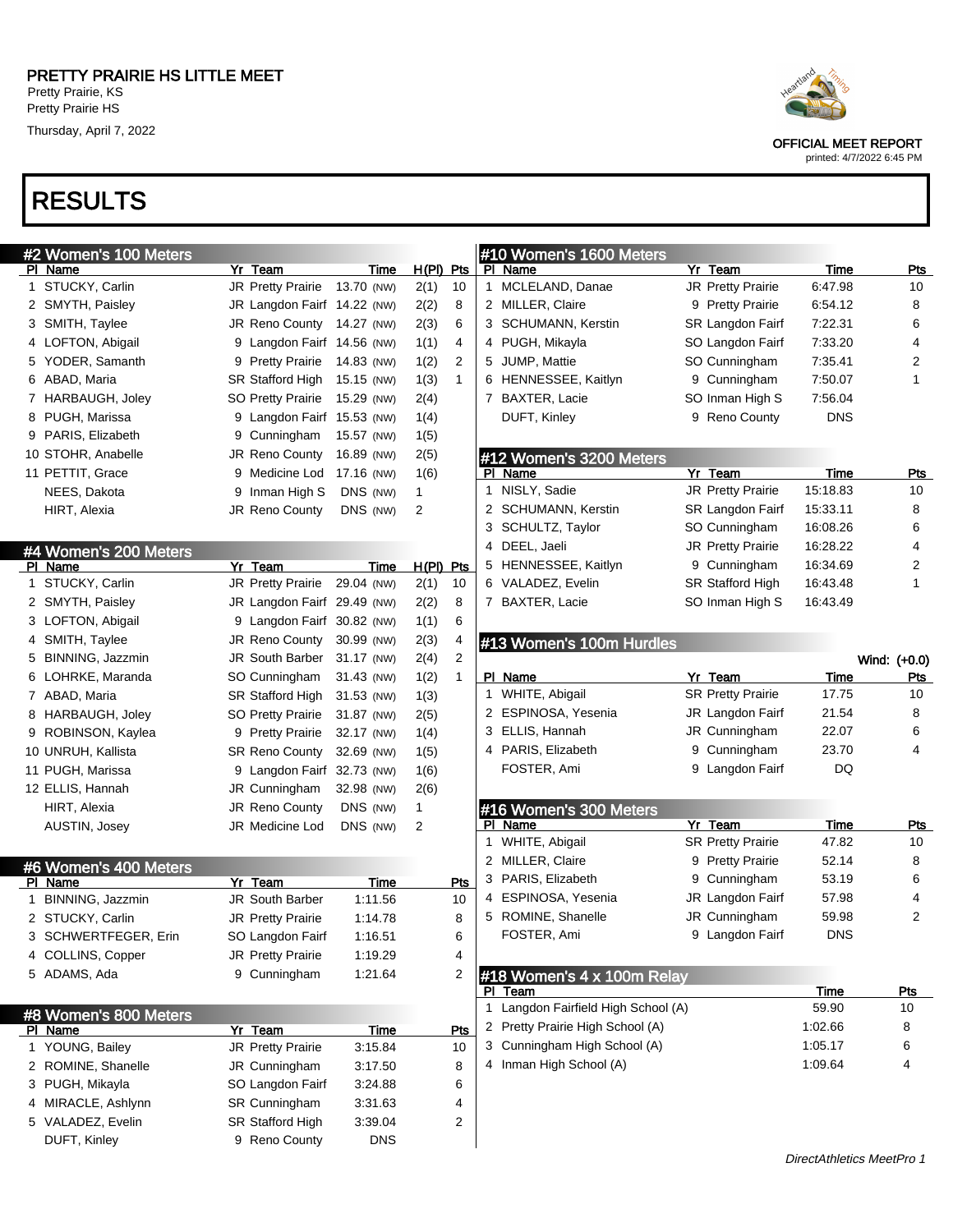Thursday, April 7, 2022

# RESULTS

| #20 Women's 4 x 400m Relay          |                                                          |            | #32 Women's Shot Put |                           |             |                |              |
|-------------------------------------|----------------------------------------------------------|------------|----------------------|---------------------------|-------------|----------------|--------------|
| <u>PI Team</u>                      | <b>Time</b>                                              | Pts        | PI Name              | Yr Team                   | Mark        | $F(PI)$ Pts    |              |
| 1 Pretty Prairie High School (A)    | 4:51.84                                                  | 10         | 1 SHULTZ, Cara       | JR Pretty Prairie 34' 7"  |             | 2(1)           | 10           |
| 2 Langdon Fairfield High School (A) | 5:33.39                                                  | 8          | 2 BRYAN, Aydan       | SO Medicine Lod 31' 7"    |             | 2(2)           | 8            |
| 3 Cunningham High School (A)        | 5:41.16                                                  | 6          | 3 COMBS, Karly       | JR Langdon Fairf29' 2"    |             | 2(3)           | 6            |
|                                     |                                                          |            | 4 HUELSKAMP, Alice   | JR Cunningham 27'11"      |             | 2(4)           | 4            |
| #22 Girls 2 X 800M Relay            |                                                          |            | 5 COLLINS, Copper    | JR Pretty Prairie 27' 4"  |             | 1(1)           | 2            |
| PI Team                             | Time                                                     | <b>Pts</b> | 6 RUTZ, Jadyn        | JR Inman High S 27' 3"    |             | 1(2)           | $\mathbf{1}$ |
| 1 Cunningham High School (A)        | 6:26.32                                                  | 10         | 7 SANCHEZ, Estrella  | 9 Langdon Fairf26' 9"     |             | 1(3)           |              |
| 2 Inman High School (A)             | 6:36.40                                                  | 8          | 8 BRYAN, Addyson     | 9 Medicine Lod 26' 7"     |             | 1(4)           |              |
| Cunningham High School (B)          | <b>DNS</b>                                               |            | 9 MCGUIRE, Ellie     | 9 Cunningham 25'8"        |             | 1(5)           |              |
|                                     |                                                          |            | 10 LEATHERBURY, Ruth | SO Inman High S 24' 0"    |             | 2(5)           |              |
| #24 Women's High Jump               |                                                          |            | 11 GREEN, Erika      | JR Stafford High 23' 8"   |             | 1(6)           |              |
| PI Name                             | Yr Team<br>Mark                                          | <u>Pts</u> | 12 WINSKY, Maryssa   | JR Inman High S 23' 7"    |             | 2(6)           |              |
| 1 LOHRKE, Maranda                   | SO Cunningham 4' 6"                                      | 10         | 13 NOLAN, Olivia     | 9 Pretty Prairie 23' 5"   |             | 1(7)           |              |
| 2 ROMINE, Shanelle                  | JR Cunningham 4' 4"                                      | 8          | 14 BROWN, Fallon     | 9 Langdon Fairf21' 5"     |             | 1(8)           |              |
| 3 DENIO, Taylor                     | SO Stafford High 4' 4"                                   | 5          | 15 CHRISTIAN, Carley | 9 Medicine Lod 20' 3"     |             | 1(9)           |              |
| 3 UNRUH, Kallista                   | SR Reno County 4' 4"                                     | 5          | 16 ALPERS, Anna      | SO Stafford High 19' 8"   |             | 2(7)           |              |
| 5 ADEN, Brooke                      | 9 Inman High S 4' 4"                                     | 2          | 17 DITTMER, Brianna  | SO Cunningham 18' 0"      |             | 2(8)           |              |
| 6 ELLIS, Hannah                     | JR Cunningham 4'2"                                       | 1          | SMITH, Jaci          | JR Reno County DNS        |             | 2              |              |
| 7 FOSTER, Ami                       | 9 Langdon Fairf4' 2"                                     |            |                      |                           |             |                |              |
|                                     |                                                          |            | #34 Women's Discus   |                           |             |                |              |
| #28 Women's Long Jump               |                                                          |            | PI Name              | Yr Team                   | <b>Mark</b> |                | F(PI) Pts    |
| PI Name                             | Yr Team<br><b>Mark</b>                                   | <b>Pts</b> | SHULTZ, Cara<br>1    | JR Pretty Prairie 100' 4" |             | 2(1)           | 10           |
| 1 BLEW, Caylee                      | JR Pretty Prairie 13' 7 <sup>1</sup> / <sub>2</sub> (NW) | 10         | 2 COLLINS, Copper    | JR Pretty Prairie 90' 9"  |             | 1(1)           | 8            |
| 2 ELLIS, Hannah                     | JR Cunningham $13'7'$ <sup>4</sup> (NW)                  | 8          | 3 BRYAN, Aydan       | SO Medicine Lod 85' 3"    |             | 2(2)           | 6            |
| 3 YODER, Samanth                    | 9 Pretty Prairie 13' $4\frac{1}{2}$ (NW)                 | 6          | 4 COMBS, Karly       | JR Langdon Fairf81' 7"    |             | 2(3)           | 4            |
| 4 SMITH, Taylee                     | JR Reno County 13' 3" (NW)                               | 4          | 5 DENIO, Taylor      | SO Stafford High 79' 1"   |             | 1(2)           | 2            |
| 5 ADEN, Brooke                      | 9 Inman High S 13' $2\frac{1}{2}$ (NW)                   | 1.5        | 6 MCGUIRE, Ellie     | 9 Cunningham 78' 4"       |             | 1(3)           | $\mathbf{1}$ |
| 5 SCHWERTFEGER, Erin                | SO Langdon Fairf13' 2 <sup>1</sup> / <sub>2</sub> (NW)   | 1.5        | 7 VOGL, McKenna      | SR Pretty Prairie 77' 6"  |             | 2(4)           |              |
| 7 PUGH, Marissa                     | 9 Langdon Fairf12' 9" (NW)                               |            | 8 SANCHEZ, Estrella  | 9 Langdon Fairf77' 3"     |             | 1(4)           |              |
| 8 FOSTER, Ami                       | 9 Langdon Fairf10' 0" (NW)                               |            | 9 BROWN, Fallon      | 9 Langdon Fairf71' 9"     |             | 1(5)           |              |
| 9 STOHR, Anabelle                   | JR Reno County 9' 3" (NW)                                |            | 9 HUELSKAMP, Alice   | JR Cunningham 71'9"       |             | 2(5)           |              |
| 10 NEES, Dakota                     | 9 Inman High S 8' $0\frac{1}{2}$ (NW)                    |            | 11 LEATHERBURY, Ruth | SO Inman High S 65' 10"   |             | 2(6)           |              |
| HARDEN, Emma                        | 9 Cunningham DNS (NW)                                    |            | 12 ALPERS, Anna      | SO Stafford High 65' 3"   |             | 1(6)           |              |
| HARBAUGH, Jorah                     | SR Pretty Prairie DNS (NW)                               |            | 13 BRYAN, Addyson    | 9 Medicine Lod 63' 9"     |             | 1(7)           |              |
|                                     |                                                          |            | 14 WINSKY, Maryssa   | JR Inman High S 62' 7"    |             | 2(7)           |              |
| #30 Women's Triple Jump             |                                                          |            | 15 LANGLEY, Kirstin  | SO Stafford High 54' 10"  |             | 1(8)           |              |
| PI Name                             | Yr Team<br><b>Mark</b>                                   | <u>Pts</u> | 16 DITTMER, Brianna  | SO Cunningham 53' 7"      |             | 2(8)           |              |
| 1 VOGL, McKenna                     | SR Pretty Prairie 31' 8" (NW)                            | 10         | 17 CHRISTIAN, Carley | 9 Medicine Lod 49' 9"     |             | 1(9)           |              |
| 2 ADAMS, Ada                        | 9 Cunningham 27' 9" (NW)                                 | 8          | SMITH, Jaci          | JR Reno County DNS        |             | $\overline{2}$ |              |
| 3 MILLER, Claire                    | 9 Pretty Prairie 27' 33/4 (NW)                           | 6          |                      |                           |             |                |              |
| 4 ROBINSON, Kaylea                  | 9 Pretty Prairie 26' 5 <sup>1/4</sup> (NW)               | 4          | #1 Men's 100 Meters  |                           |             |                |              |
| 5 PARIS, Elizabeth                  | 9 Cunningham $24'$ 4 $\frac{1}{4}$ (NW)                  | 2          | PI Name              | Yr Team                   | Time        | $H(PI)$ Pts    |              |
| 6 MIRACLE, Ashlynn                  | SR Cunningham 24' 0 <sup>1</sup> / <sub>2</sub> (NW)     | 1          | 1 NOLAN, Alex        | <b>SR Pretty Prairie</b>  | 12.42 (NW)  | 1(1)           | 10           |
| MARTIN, Georjia                     | JR Medicine Lod DNS (NW)                                 |            | 2 DEWEESE, Trey      | JR Cunningham             | 12.51 (NW)  | 1(2)           | 8            |
|                                     |                                                          |            | 3 HAGEMAN, Lucas     | 9 Cunningham              | 12.52 (NW)  | 1(3)           | 6            |
|                                     |                                                          |            | 4 HILDEBRAND, Tariku | SR Stafford High          | 12.67 (NW)  | 1(4)           | 4            |
|                                     |                                                          |            |                      |                           |             |                |              |



OFFICIAL MEET REPORT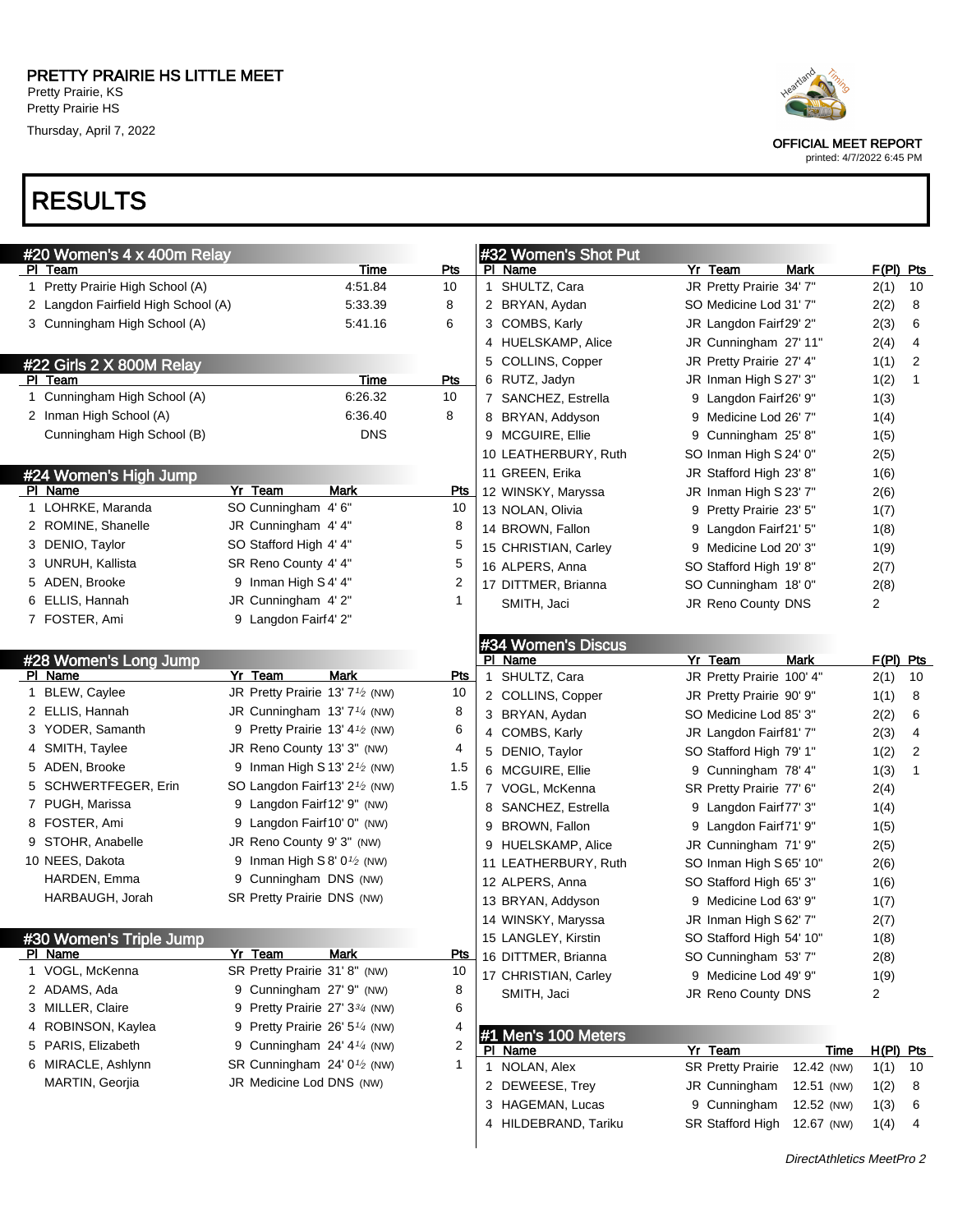Thursday, April 7, 2022

## RESULTS

| #1 Men's 100 Meters (cont'd)   |                                  |             |             |                | #7 Men's 800 Meters (cont'd)     |                          |                           |              |
|--------------------------------|----------------------------------|-------------|-------------|----------------|----------------------------------|--------------------------|---------------------------|--------------|
| PI Name                        | Yr Team                          | Time        | $H(PI)$ Pts |                | PI Name                          | Yr Team                  | <b>Time</b>               | Pts          |
| 5 SEDORE, Zachary              | 9 Stafford High                  | 12.69 (NW)  | 1(5)        | 2              | 11 YODER, Gabe                   | <b>SR Reno County</b>    | 2:57.19                   |              |
| 6 TEEGARDEN, Braydon           | <b>SO Pretty Prairie</b>         | 12.86 (NW)  | 2(1)        | 1              | 12 KING, Rick                    | SO Cunningham            | 3:10.39                   |              |
| 7 KENNEDY, Andrew              | SR Langdon Fairf 13.13 (NW)      |             | 2(2)        |                | NICKLESON, Zander                | JR Stafford High         | <b>DNS</b>                |              |
| 8 SPEXARTH, Jorge              | <b>SO Reno County</b>            | 13.24 (NW)  | 2(3)        |                |                                  |                          |                           |              |
| 9 D'ALESSIO, Logan             | <b>SO Reno County</b>            | 13.27 (NW)  | 2(4)        |                | #9 Men's 1600 Meters             |                          |                           |              |
| 10 BETZEN, Wylan               | 9 Cunningham                     | 13.28 (NW)  | 1(6)        |                | PI Name                          | Yr Team                  | Time                      | Pts          |
| 11 SIMMONS, Ethan              | SO Medicine Lod                  | 13.33 (NW)  | 2(5)        |                | 1 WHITE III, James               | <b>SO Pretty Prairie</b> | 5:24.44                   | 10           |
| 12 TURNER, Devin               | 9 Medicine Lod                   | 14.13 (NW)  | 1(7)        |                | 2 SCHMIDT, Parker                | <b>SO Pretty Prairie</b> | 5:35.43                   | 8            |
| 13 NISLY, Harvey               | JR Reno County                   | 16.74 (NW)  | 2(6)        |                | 3 TALON, Phipps                  | SO Medicine Lod          | 5:56.17                   | 6            |
|                                |                                  |             |             |                | 4 YODER, Gabe                    | <b>SR Reno County</b>    | 6:04.84                   | 4            |
| #3 Men's 200 Meters            |                                  |             |             |                | 5 STALLINGS, Riley               | SO Inman High S          | 6:04.92                   | 2            |
| PI Name                        | Yr Team                          | Time        | $H(PI)$ Pts |                | 6 WELLS, Eric                    | JR Medicine Lod          | 6:07.91                   | 1            |
| 1 NOLAN, Alex                  | <b>SR Pretty Prairie</b>         | 24.94 (NW)  | 2(1)        | 10             | 7 WYATT, Scott                   | SO Cunningham            | 6:37.14                   |              |
| 2 MCGUIRE, Luke                | SO Cunningham                    | 25.53 (NW)  | 2(2)        | 8              | 8 D'ALESSIO, Logan               | SO Reno County           | 6:50.47                   |              |
| 3 HAGEMAN, Lucas               | 9 Cunningham                     | 26.03 (NW)  | 1(1)        | 6              | HAGEMAN, Leo                     | JR Cunningham            | <b>DNS</b>                |              |
| 4 SEDORE, Zachary              | 9 Stafford High                  | 26.46 (NW)  | 1(2)        | 4              | REED, Dagim                      | 9 Cunningham             | <b>DNS</b>                |              |
| 5 KERSCHENSKE, Brody           | SO Stafford High                 | 26.47 (NW)  | 1(3)        | $\overline{2}$ | FISCHER, Branden                 | SO Medicine Lod          | <b>DNS</b>                |              |
| 6 MILLS, Keiden                | <b>SR Cunningham</b>             | 26.62 (NW)  | 1(4)        | $\mathbf{1}$   |                                  |                          |                           |              |
| 7 KALMAR, Mason                | JR Langdon Fairf 26.69 (NW)      |             | 2(3)        |                | #11 Men's 3200 Meters            |                          |                           |              |
| 8 TEEGARDEN, Braydon           | <b>SO Pretty Prairie</b>         | 27.19 (NW)  | 2(4)        |                | PI Name                          | Yr Team                  | Time                      | Pts          |
| 9 SIMMONS, Ethan               | SO Medicine Lod                  | 27.34 (NW)  | 2(5)        |                | 1 FISCHER, Branden               | SO Medicine Lod          | 10:45.34                  | 10           |
| 10 TURNER, Devin               | 9 Medicine Lod 29.51 (NW)        |             | 2(6)        |                | 2 DAVIS, Miltner                 | 9 Medicine Lod           | 11:32.83                  | 8            |
|                                |                                  |             |             |                | 3 REED, Dagim                    | 9 Cunningham             | 12:11.81                  | 6            |
| #5 Men's 400 Meters            |                                  |             |             |                | 4 PERRY, Noah                    | <b>SO Pretty Prairie</b> | 13:21.56                  | 4            |
| PI Name                        | Yr Team                          | Time        | $H(PI)$ Pts |                | 5 STALLINGS, Riley               | SO Inman High S          | 13:39.70                  | 2            |
| 1 PARIS, Erik                  | SR Cunningham                    | 59.50       | 2(1)        | 10             | 6 WYATT, Scott                   | SO Cunningham            | 14:53.52                  | $\mathbf{1}$ |
| 2 TOMBERLIN, Cash              | <b>JR South Barber</b>           | 1:01.27     | 2(2)        | 8              | 7 HAGEMAN, Leo                   | JR Cunningham            | 15:30.81                  |              |
| 3 KENNEDY, Andrew              | SR Langdon Fairf                 | 1:01.93     | 2(3)        | 6              |                                  |                          |                           |              |
| 4 MINKS, Colson                | JR Stafford High                 | 1:02.08     | 2(4)        | 4              | #14 Men's 110m Hurdles           |                          |                           |              |
| 5 KALMAR, Mason                | JR Langdon Fairf                 | 1:02.79     | 2(5)        | $\overline{2}$ |                                  |                          |                           | Wind: (+0.0) |
| 6 NICKLESON, Zander            | JR Stafford High                 | 1:04.48     | 1(1)        | $\mathbf{1}$   | PI Name                          | Yr Team                  | Time                      | Pts          |
| 7 TEEGARDEN, Braydon           | SO Pretty Prairie                | 1:05.39     | 1(2)        |                | 1 HAGEMAN, Lucas                 | 9 Cunningham             | 20.70                     | 10           |
| 8 KING, Payton                 | 9 Cunningham                     | 1:12.27     | 1(3)        |                | 2 WEGERER, Will                  | 9 Cunningham             | 21.25                     | 8            |
| 9 HAGEMAN, Leo                 | JR Cunningham                    | 1:23.06     | 1(4)        |                | 3 MILLS, Kelden                  | SR Cunningham            | 23.20                     | 6            |
|                                |                                  |             |             |                |                                  |                          |                           |              |
|                                |                                  |             |             |                | $\#15$ Men's 300 Meters          |                          |                           |              |
| #7 Men's 800 Meters<br>PI Name | Yr Team                          | <b>Time</b> |             | Pts            | PI Name                          | Yr Team                  | <b>Time</b>               | Pts          |
| 1 DEWEESE, Trey                | JR Cunningham                    | 2:14.33     |             | 10             | 1 SMITH, Kai                     | <b>SR Pretty Prairie</b> | 39.80                     | 10           |
| 2 REED, Dagim                  | 9 Cunningham                     | 2:24.84     |             | 8              | 2 MILLS, Keiden                  | <b>SR Cunningham</b>     | 42.09                     | 8            |
| 3 HILDEBRAND, Josh             | JR Stafford High                 | 2:31.46     |             | 6              | 3 WEGERER, Will                  | 9 Cunningham             | 44.29                     | 6            |
| 4 MARTINEZ, Sebastian          | 9 Inman High S                   | 2:34.27     |             | 4              | 4 MILLS, Kelden                  | <b>SR Cunningham</b>     | 47.19                     | 4            |
| 5 TALON, Phipps                | SO Medicine Lod                  | 2:39.10     |             | 2              |                                  |                          |                           |              |
| 6 COLTON, Cordell              | 9 Pretty Prairie                 | 2:40.06     |             | 1              | #17 Men's 4 x 100m Relay         |                          |                           |              |
| 7 TOMBERLIN, Cash              | <b>JR South Barber</b>           | 2:45.56     |             |                | PI Team                          |                          | Time                      | <u>Pts</u>   |
| 8 WELLS, Eric                  | JR Medicine Lod                  | 2:46.27     |             |                | 1 Cunningham High School (A)     |                          | 53.98                     | 10           |
|                                |                                  | 2:48.74     |             |                | 2 Medicine Lodge High School (A) |                          | 54.07                     | 8            |
| 9 D'ALESSIO, Logan             | SO Reno County<br>9 Medicine Lod |             |             |                | 3 Inman High School (A)          |                          | 57.21                     | 6            |
| 10 JACK, Garten                |                                  | 2:49.59     |             |                |                                  |                          | DirectAthletics MeetPro 3 |              |
|                                |                                  |             |             |                |                                  |                          |                           |              |



OFFICIAL MEET REPORT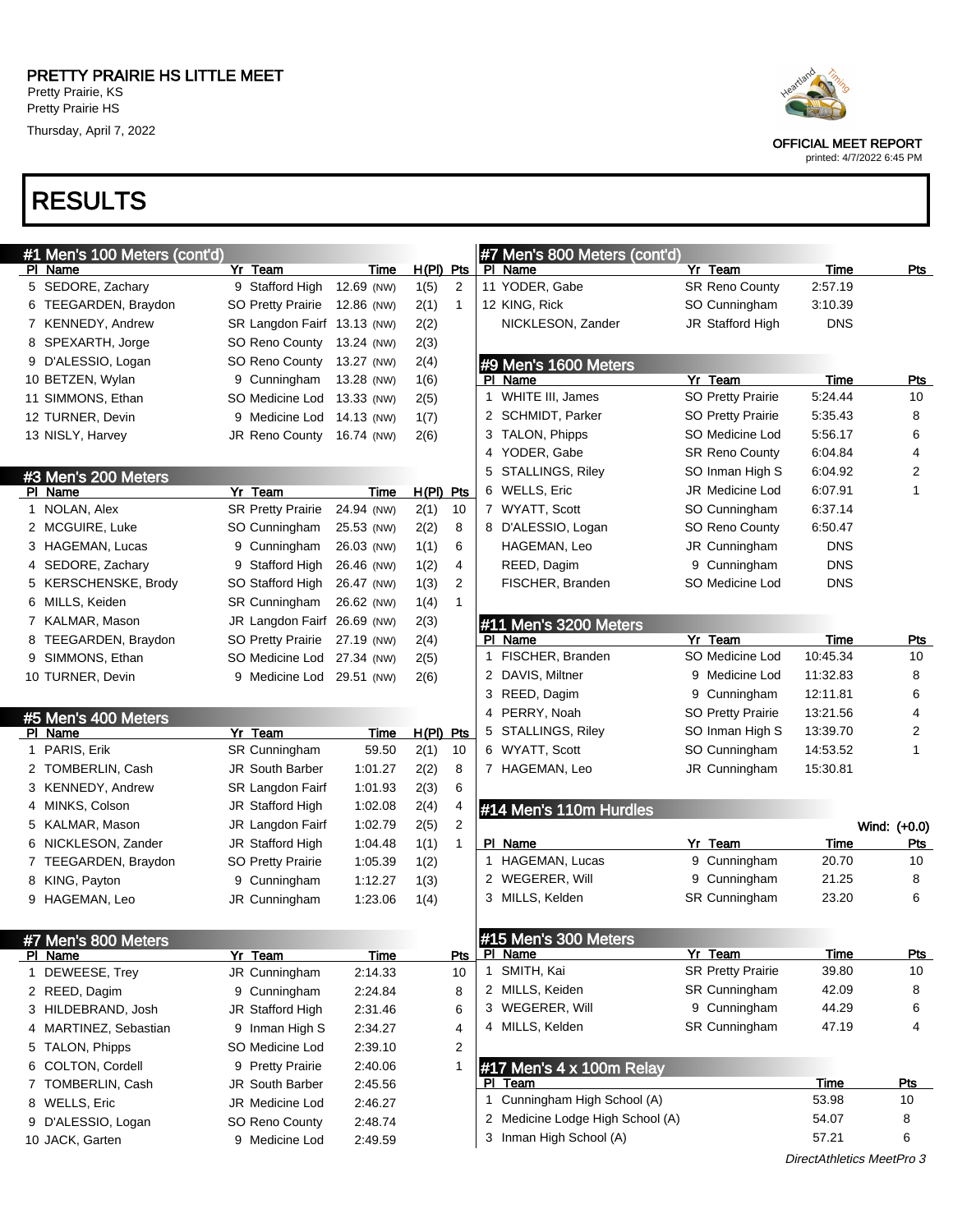Thursday, April 7, 2022

# RESULTS

| #17 Men's 4 x 100m Relay (cont'd) |         |                                                           |              |              | #29 Men's Triple Jump  |                                           |             |             |            |
|-----------------------------------|---------|-----------------------------------------------------------|--------------|--------------|------------------------|-------------------------------------------|-------------|-------------|------------|
| PI Team                           |         | Time                                                      | Pts          |              | PI Name                | Yr Team                                   | <b>Mark</b> |             | <u>Pts</u> |
| Stafford High School (A)          |         | DQ                                                        |              | $\mathbf{1}$ | KING, Rick             | SO Cunningham 37' 33/4 (NW)               |             |             | 10         |
|                                   |         |                                                           |              |              | 2 SIMMONS, Ethan       | SO Medicine Lod 34' 9" (NW)               |             |             | 8          |
| #19 Men's 4 x 400m Relay          |         |                                                           |              |              | 3 SPEXARTH, Jorge      | SO Reno County 34' 4 <sup>1</sup> /2 (NW) |             |             | 6          |
| PI Team                           |         | Time                                                      | <b>Pts</b>   |              | 4 WYATT, Scott         | SO Cunningham $28' 9^{3/4}$ (NW)          |             |             | 4          |
| 1 Cunningham High School (A)      |         | 4:10.67                                                   | 10           |              |                        |                                           |             |             |            |
| 2 Medicine Lodge High School (A)  |         | 4:21.48                                                   | 8            |              | #31 Men's Shot Put     |                                           |             |             |            |
| 3 Stafford High School (A)        |         | 4:21.60                                                   | 6            |              | PI Name                | Yr Team                                   | Mark        | $F(PI)$ Pts |            |
| Pretty Prairie High School (A)    |         | <b>DNS</b>                                                |              |              | 1 HARTER, Ashton       | JR Stafford High 40' 9"                   |             | 1(1)        | 10         |
|                                   |         |                                                           |              |              | 2 ERIKSON, Ruston      | SR South Barber 39' 10"                   |             | 2(1)        | 8          |
| #21 Boys 2 X 800M Relay           |         |                                                           |              |              | 3 ZONGKER, Zack        | JR Langdon Fairf39' 7"                    |             | 2(2)        | 6          |
| PI Team                           |         | Time                                                      | Pts          |              | 4 REED, Isaiah         | SR Cunningham 36' 5"                      |             | 2(3)        | 3          |
| 1 Cunningham High School (B)      |         | 4:50.10                                                   | 10           |              | 4 MILLER, Harlem       | SO Medicine Lod 36' 5"                    |             | 2(3)        | 3          |
| 2 Pretty Prairie High School (A)  |         | 5:05.33                                                   | 8            |              | 6 SCHNITTKER, Trenton  | 9 Cunningham 35' 10"                      |             | 1(2)        | 0.5        |
| 3 Cunningham High School (A)      |         | 5:15.65                                                   | 6            |              | 6 WENTE, Calen         | SO Langdon Fairf35' 10"                   |             | 2(5)        | 0.5        |
| 4 Medicine Lodge High School (A)  |         | 5:30.23                                                   | 4            |              | 8 GARCIA, Alexis       | SO Stafford High 35' 0"                   |             | 1(3)        |            |
| 5 Inman High School (A)           |         | 6.28.06                                                   | 2            |              | 9 SPEXARTH, Jorge      | SO Reno County 32' 7"                     |             | 2(6)        |            |
|                                   |         |                                                           |              |              | 10 TATE, Evan          | 9 Medicine Lod 31' 7"                     |             |             |            |
|                                   |         |                                                           |              |              | 11 STERNEKER, Nate     |                                           |             | 1(4)        |            |
| #23 Men's High Jump<br>PI Name    | Yr Team | Mark                                                      | <u>Pts</u>   |              |                        | 9 Cunningham 31'2"                        |             | 1(5)        |            |
| 1 DOMINGUEZ, Angel                |         | SR Stafford High 5' 4"                                    | 10           |              | 12 FROESE, TJ          | SO Inman High S 30' 7"                    |             | 1(6)        |            |
| 2 PARIS, Erik                     |         | SR Cunningham 5'2"                                        | 8            |              | 13 GROSS, Gavin        | 9 Medicine Lod 30' 4"                     |             | 1(7)        |            |
| 3 BERMUDEZ, Nikko                 |         | 9 Medicine Lod 5' 0"                                      | 6            |              | 14 KLAMCZYNSKI, Evan   | 9 Inman High S 29' 6"                     |             | 1(8)        |            |
|                                   |         |                                                           |              |              | 15 ORTIZ, Axel         | SO Stafford High 28' 10"                  |             | 1(9)        |            |
| 4 SPEXARTH, Jorge                 |         | SO Reno County 4' 8"                                      | 4            |              | 16 REINECKER, Nathan   | SO Inman High S 28' 6"                    |             | 2(7)        |            |
| 5 MARTINEZ, Sebastian             |         | 9 Inman High S 4' 8"                                      | 2            |              | 17 SCHMIDT, Phoenix    | JR Pretty Prairie 27' 11"                 |             | 2(8)        |            |
| 6 YODER, Gabe                     |         | SR Reno County 4' 6"                                      | $\mathbf{1}$ |              | 18 ROGERS, Blaine      | SO Pretty Prairie 27' 4"                  |             | 2(9)        |            |
| 7 KING, Payton                    |         | 9 Cunningham 4' 4"                                        |              |              | 19 NISLY, Harvey       | JR Reno County 26' 0"                     |             | 2(10)       |            |
| 7 JACK, Garten                    |         | 9 Medicine Lod 4' 4"                                      |              |              | 20 GRABER, Logan       | 9 Pretty Prairie 24' 0"                   |             | 1(10)       |            |
| 9 HAGEMAN, Leo                    |         | JR Cunningham 4' 0"                                       |              |              |                        |                                           |             |             |            |
| FROESE, Dylan                     |         | 9 Inman High SDNS                                         |              |              | #33 Men's Discus       |                                           |             |             |            |
|                                   |         |                                                           |              |              | PI Name                | Yr Team                                   | Mark        | F(PI) Pts   |            |
| #27 Men's Long Jump               |         |                                                           |              |              | 1 WENTE, Calen         | SO Langdon Fairf 124' 1"                  |             | 2(1)        | 10         |
| PI Name                           | Yr Team | Mark                                                      | <b>Pts</b>   |              | 2 ZONGKER, Zack        | JR Langdon Fairf 119' 2"                  |             | 2(2)        | 8          |
| 1 HILDEBRAND, Tariku              |         | SR Stafford High 17' 11 <sup>1/4</sup> (NW)               | 10           |              | 3 HARTER, Ashton       | JR Stafford High 111' 6"                  |             | 1(1)        | 6          |
| 2 TEEGARDEN, Braydon              |         | SO Pretty Prairie 16' 10 <sup>1</sup> / <sub>2</sub> (NW) | 8            |              | 4 GARCIA, Alexis       | SO Stafford High 110' 2"                  |             | 1(2)        | 4          |
| 3 TOMBERLIN, Cash                 |         | JR South Barber 16' 7 <sup>3/4</sup> (NW)                 | 6            |              | 5 HALDERSON, Lane      | JR Cunningham 103' 4"                     |             | 2(3)        | 2          |
| 4 MILLS, Keiden                   |         | SR Cunningham 16' 1 <sup>1/2</sup> (NW)                   | 4            |              | 6 ECK, Jacob           | SO Medicine Lod 100' 0"                   |             | 2(4)        | 1          |
| 5 KALMAR, Mason                   |         | JR Langdon Fairf16' 0" (NW)                               | 2            |              | 7 MILLER, Harlem       | SO Medicine Lod 98' 2"                    |             | 2(5)        |            |
| 6 MINKS, Colson                   |         | JR Stafford High 15' $91$ (NW)                            | $\mathbf 1$  |              | 8 HILDEBRAND, Josh     | JR Stafford High 96' 3"                   |             | 1(3)        |            |
| 7 SCHMIDT, Parker                 |         | SO Pretty Prairie 15' 6" (NW)                             |              |              | 9 ERIKSON, Ruston      | SR South Barber 94' 11"                   |             | 2(6)        |            |
| 8 MILLS, Kelden                   |         | SR Cunningham 14' 10" (NW)                                |              |              | 10 MARTINEZ, Sebastian | 9 Inman High S 93' 10"                    |             | 1(4)        |            |
| DOWNING, Brock                    |         | 9 Stafford High DNS (NW)                                  |              |              | 11 GROSS, Gavin        | 9 Medicine Lod 90' 4"                     |             | 1(5)        |            |
| FROESE, Dylan                     |         | 9 Inman High S DNS (NW)                                   |              |              | 12 GRABER, Logan       | 9 Pretty Prairie 89' 3"                   |             | 1(6)        |            |
| HAGEMAN, Lucas                    |         | 9 Cunningham DNS (NW)                                     |              |              | 13 BETZEN, Wylan       | 9 Cunningham 87' 0"                       |             | 2(7)        |            |
| BERMUDEZ, Nikko                   |         | 9 Medicine Lod DNS (NW)                                   |              |              | 14 SCHNITTKER, Trenton | 9 Cunningham 81'11"                       |             | 1(7)        |            |
|                                   |         |                                                           |              |              | 15 REINECKER, Nathan   | SO Inman High S76' 3"                     |             | 1(8)        |            |
|                                   |         |                                                           |              |              | 16 SCHMIDT, Phoenix    | JR Pretty Prairie 76' 1"                  |             | 2(8)        |            |
|                                   |         |                                                           |              |              |                        |                                           |             |             |            |
|                                   |         |                                                           |              |              |                        |                                           |             |             |            |



OFFICIAL MEET REPORT